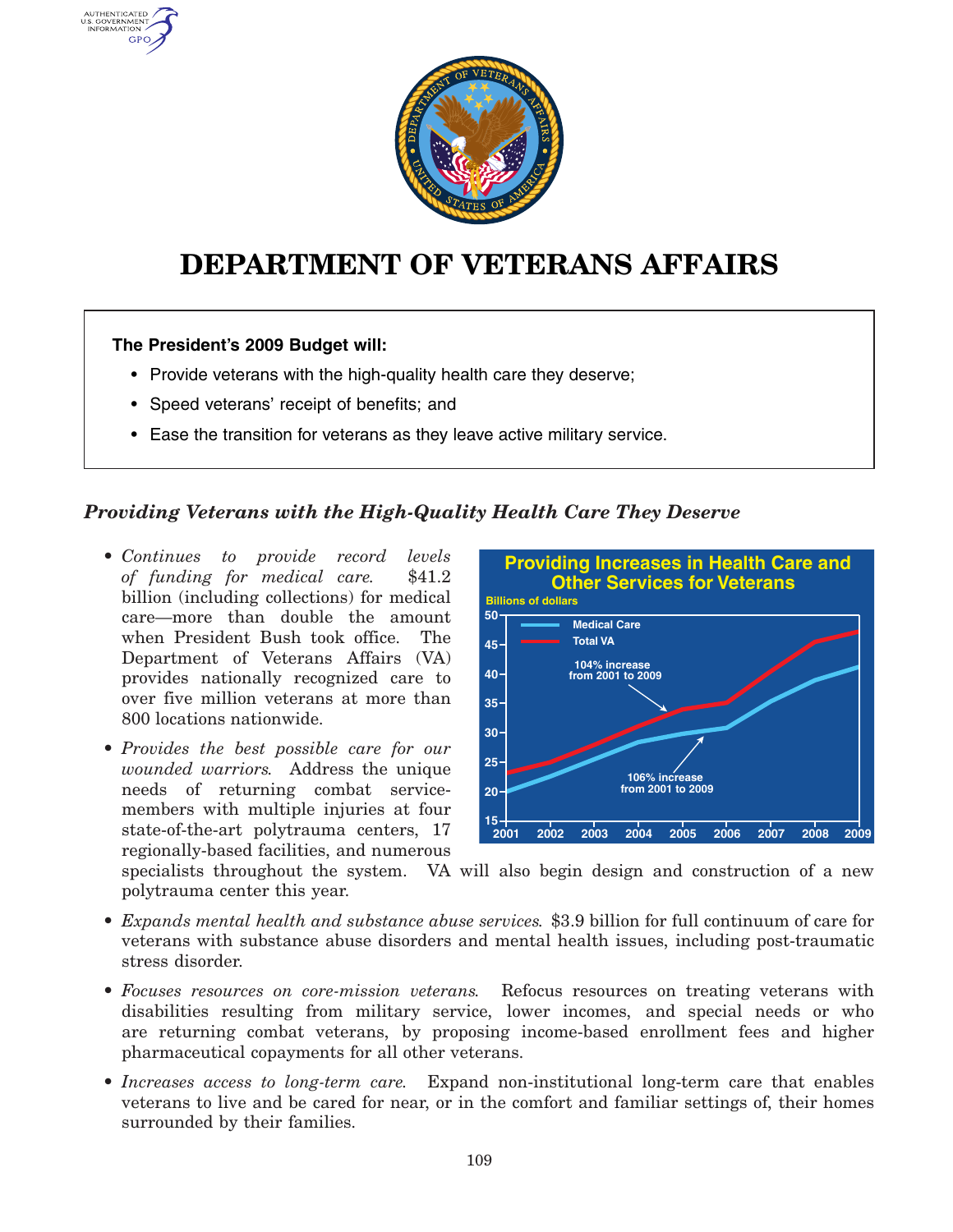## *Speeding Veterans' Receipt of Benefits*

- *Cuts the disability claims backlog.* Bring the average length of time to process <sup>a</sup> veteran's disability claim from <sup>a</sup> peak of 230 days in 2001 to 145 days in 2009.
- *Supports priority processing for returning combat veterans.* Accelerate processing of disability compensation claims for servicemembers returning from active duty service in Operation Iraqi Freedom and Operation Enduring Freedom.

## *Easing the Transition for Veterans as They Leave Active Military Service*

- *Continues implementing the recommendations of the President's Commission on Care for America's Returning Wounded Warriors.*
	- ° VA and the Department of Defense are implementing recommendations that do not require legislation, such as employing Federal Recovery Coordinators to assist seriously injured servicemembers, improving recruitment and retention of mental health experts, and moving toward <sup>a</sup> single medical examination to establish eligibility for disability compensation from both Departments.
	- ° The Administration continues to seek enactment of the remaining Commission recommendations, including modernizing the disability compensation systems, broadening treatment for post-traumatic stress disorder and traumatic brain injury, and strengthening support for families.
- *Supports benefits delivery upon discharge from military service.* Provide America's newest veterans with the benefits and services they have earned and bring about <sup>a</sup> seamless transition from military to civilian status, including allowing separating servicemembers to apply for benefits 180 days prior to their discharge to further speed benefits delivery.
- *Improves collaboration with the Department of Defense.* Implement ways to transfer records between the two agencies; share critical medical information electronically; process disability and other claims understandably and quickly; and in every way possible, support the transition from active duty to civilian life.
- *Expands treatment for Traumatic Brain Injury (TBI).* Perform screenings for all recent combat veterans, increase training for all VA health care professionals, and conduct an outside review of VA's TBI services.

# *Since 2001, the Department of Veterans Affairs has:*

- Increased the resources available for veterans' medical care by 106 percent.
- Provided medical care to more than 300,000 returning Operation Iraqi Freedom and Operation Enduring Freedom servicemembers.
- Improved medical care and benefits delivery for our Nation's wounded warriors.
- Funded over \$5.5 billion to continue restructuring the medical care infrastructure to improve veterans' access to quality primary and specialty health care services.
- Ensured more veterans have <sup>a</sup> burial option in <sup>a</sup> national or State veterans cemetery within 75 miles of their homes.
- Expanded the range of benefits available to veterans and improved the timeliness of benefits delivery.
- Smoothed the transition from active duty to civilian status.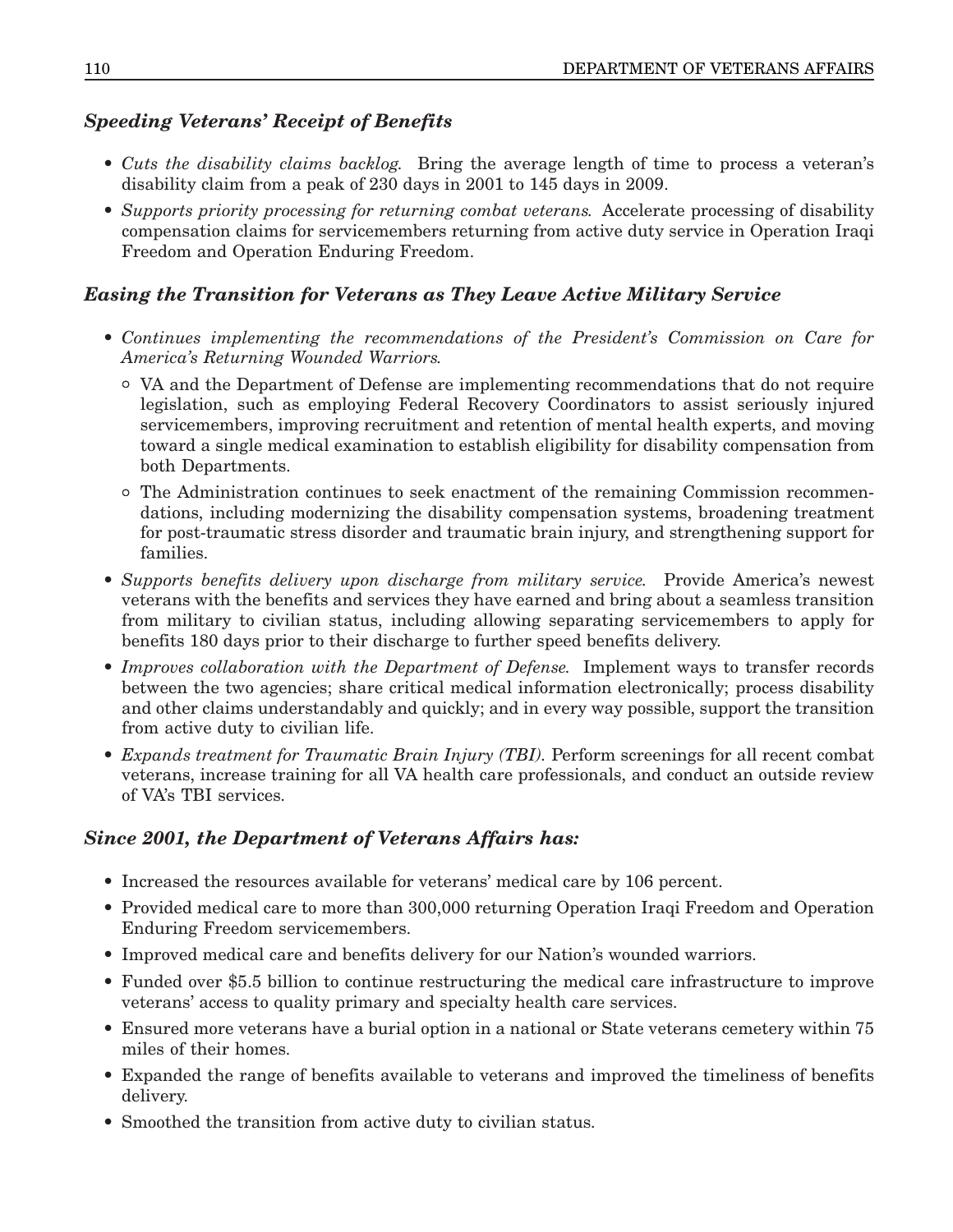### **Department of Veterans Affairs**

(In millions of dollars)

|                                                                       | 2007<br><b>Actual</b> | <b>Estimate</b> |        |
|-----------------------------------------------------------------------|-----------------------|-----------------|--------|
|                                                                       |                       | 2008            | 2009   |
| <b>Spending</b>                                                       |                       |                 |        |
| Discretionary Budget Authority:                                       |                       |                 |        |
|                                                                       | 32,201                | 33,979          | 38,737 |
|                                                                       | 2,227                 | 2,341           | 2,467  |
| Total Medical Care including collections (non-add)                    | 34,428                | 36,320          | 41,203 |
|                                                                       | 414                   | 408             | 442    |
|                                                                       | 1,213                 | 1,986           | 2,442  |
|                                                                       | 715                   | 1,144           | 1,028  |
|                                                                       | 1,166                 | 1,175           | 1,372  |
|                                                                       | 337                   | 315             | 328    |
|                                                                       | 153                   | 156             | 158    |
|                                                                       | 160                   | 166             | 181    |
|                                                                       | 71                    | 73              | 77     |
|                                                                       | $-70$                 | 25              |        |
|                                                                       | 36,360                | 39,427          | 44,764 |
| Total, Discretionary budget authority (including medical collections) | 38,587                | 41,768          | 47,231 |
| Memorandum:                                                           |                       |                 |        |
|                                                                       | 1,788                 |                 |        |
|                                                                       |                       | 3,692           |        |
|                                                                       | 35,152                | 41,744          | 44,242 |
| <b>Mandatory Outlays:</b>                                             |                       |                 |        |
|                                                                       |                       |                 | $-379$ |
| <b>Benefits Programs:</b>                                             |                       |                 |        |
|                                                                       | 34,600                | 41,360          | 43,940 |
|                                                                       | 2,430                 | 2,640           | 2,747  |
| Vocational Rehabilitation and Employment                              | 570                   | 613             | 657    |
|                                                                       | 29                    | 801             | $-13$  |
|                                                                       | 50                    | 41              | 42     |
|                                                                       | -6                    | $-555$          | 581    |
|                                                                       | 37,673                | 44,901          | 47,575 |
|                                                                       | 72,825                | 86,645          | 91,817 |